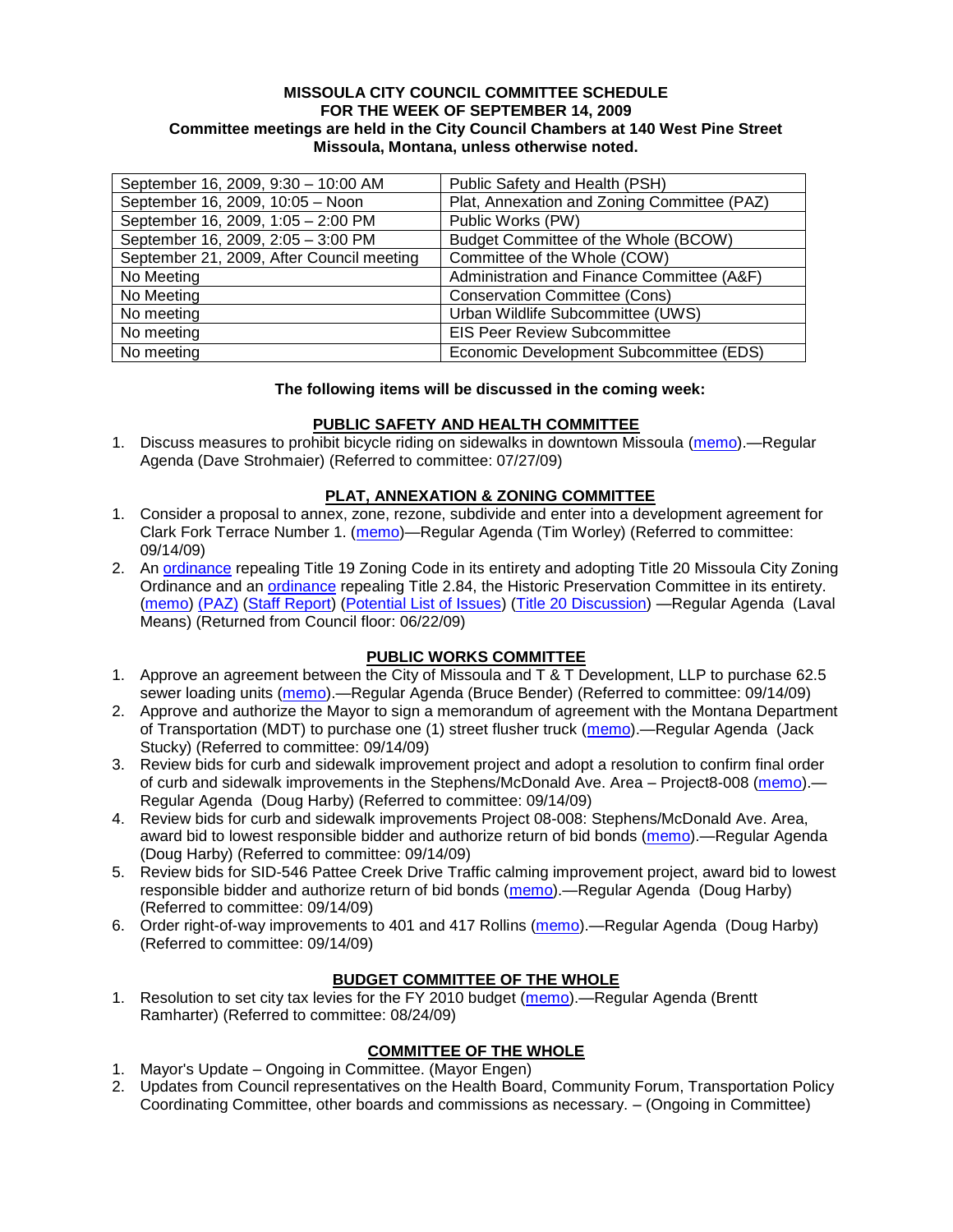#### \*\*\*\*\*\*\*\*\*\*\*\*\*\*\*\*\*\*\*\*\*\*\*\*\*\*\*\*\*\*\*\*\*\*\*\*\*

### **The following items have been referred to City Council committees, but the committees will not discuss them in the coming week:**

### **PUBLIC SAFETY AND HEALTH COMMITTEE**

- 1. Health Department Update Ongoing in Committee. (Ellen Leahy)
- 2. Police Department Update Ongoing in Committee. (Mark Muir)
- 3. Fire Department Update Ongoing in Committee (Mike Painter)
- 4. An [ordinance](ftp://ftp.ci.missoula.mt.us/Packets/Council/2007/2007-02-05/07-01-31 Helmet and bikes psh.htm) amending Chapter 10.42 of the Missoula Municipal Code entitled "Bicycles" that would require minors to wear headgear while bicycling on streets, roadways, sidewalks, alleys and trails; and holding responsible the parent or guardian of a minor found to be in violation of this ordinance. [\(Alternative Ordinance\)](ftp://ftp.ci.missoula.mt.us/Packets/Council/2007/2007-02-26/07-02-19_Alternative_Helmet_and_bikes.htm) [\(PS&H\)](ftp://ftp.ci.missoula.mt.us/Packets/Council/2007/2007-02-05/070131psh.pdf) (Returned from Council floor: 2/26/07)
- 5. Update on the Police facility project. [\(memo\)](ftp://ftp.ci.missoula.mt.us/Packets/Council/2008/2008-05-12/Referrals/Buildingpresentationreferral.htm) Regular Agenda (Mark Muir)(Referred to committee: 05/12/08)
- 6. An [ordinance](ftp://ftp.ci.missoula.mt.us/Packets/Council/2008/2008-12-15/2008CatOrdinanceAmendment%5B1%5D.pdf) amending Missoula Municipal Code Chapter 6.09 entitled "Missoula Cat Ordinance" section 6.09.010 through 6.09.090 to amend definitions, to limit the number of cats over the age of four months that a person, family, or household can harbor, keep, or maintain to five and to enact other general amendments. [\(PS&H\)](ftp://ftp.ci.missoula.mt.us/Packets/Council/2008/2008-12-15/081210psh.pdf) (Returned from Council floor: 01/12/09)
- 7. An [ordinance](ftp://ftp.ci.missoula.mt.us/Packets/Council/2008/2008-12-15/DogOrdinance--PSHrevisions.pdf) amending Missoula Municipal Code Title 6 entitled "Animals" generally amending Chapter 6.04 entitled "Animals Running at Large" and Chapter 6.08 entitled "Dogs and Pet Shops," increasing the fee when an animal is impounded and establishing a fee for a boarding kennel license. [\(PS&H\)](ftp://ftp.ci.missoula.mt.us/Packets/Council/2008/2008-12-15/081210psh.pdf) (Returned from Council floor: 01/12/09)
- 8. Discussion on the MRL herbicide program within the city limits [\(memo\)](ftp://ftp.ci.missoula.mt.us/Packets/Council/2009/2009-05-18/Referrals/MRLWeedSprayingReferral.pdf).—Regular Agenda (Bob Jaffe) (Referred to committee: 05/18/09)
- 9. Authorize acceptance of the COPS (Community Oriented Policing Services) Hiring Recovery Program (CHRP) award [\(memo\)](http://www.ci.missoula.mt.us/DocumentView.aspx?DID=1999).—Regular Agenda (Mark Muir) (Referred to committee: 08/10/09)
- 10. An [emergency ordinance](http://www.ci.missoula.mt.us/DocumentView.aspx?DID=1652) and an [ordinance](http://www.ci.missoula.mt.us/DocumentView.aspx?DID=1650) adopting Missoula Municipal Code Title 9, Chapter 36 entitled Solicitation and Aggressive Solicitation as Acts of Disorderly Conduct, Sections 9.36.010, 9.36.020, 9.36.030, 9.36.040, 9.36.050, 9.36.060, 9.36.070, 9.36.080 and 9.36.090. [\(memo\)](ftp://ftp.ci.missoula.mt.us/Packets/Council/2009/2009-05-18/Referrals/PWGReferral.pdf) [\(Updated Memo\)](http://www.ci.missoula.mt.us/DocumentView.aspx?DID=1654) [\(PS&H\)](http://www.ci.missoula.mt.us/Archive.aspx?ADID=883) (Referred to committee: 07/27/2009)
- 11. An [emergency ordinance](http://www.ci.missoula.mt.us/DocumentView.aspx?DID=1651) and an [ordinance](http://www.ci.missoula.mt.us/DocumentView.aspx?DID=1653) amending Missoula Municipal Code Title 9, entitled Public Peace, Morals and Welfare, Chapter 34 entitled Pedestrian Interference, Sections 9.34.020, 9.34.030, 9.34.040 and 9.34.050. [\(memo\)](ftp://ftp.ci.missoula.mt.us/Packets/Council/2009/2009-05-18/Referrals/PWGReferral.pdf) [\(Updated Memo\)](http://www.ci.missoula.mt.us/DocumentView.aspx?DID=1654) [\(Updated Ordinance 09/02/09\)](http://www.ci.missoula.mt.us/DocumentView.aspx?DID=2185) [\(PS&H\)](http://www.ci.missoula.mt.us/Archive.aspx?ADID=883) (Referred to committee: 07/27/2009)
- 12. Remove extraterritorial jurisdiction of the garbage ordinance [\(memo\)](http://www.ci.missoula.mt.us/DocumentView.aspx?DID=2229) Regular Agenda (Pam Walzer)
- 13. Consider an ordinance of the Missoula City Council amending Missoula Municipal Code Title 10 entitled Vehicles and Traffic, Chapter 42 entitled Bicycles for the purpose of changing the requirements for complying with traffic control devices and removing conflicting registration requirements by amending Sections 10.42.030 and 10.42.040. [\(memo\)](http://www.ci.missoula.mt.us/DocumentView.aspx?DID=2223).—Regular Agenda (Pam Walzer)

# **CONSERVATION COMMITTEE**

- 1. Support for City employee cash for Bus Commuters Program [\(memo\)](http://www.ci.missoula.mt.us/DocumentView.aspx?DID=2127).—Regular Agenda (Ben Schmidt and Nancy Wilson) (Referred to committee: 08/24/09)
- 2. Confirm the reappointments of John Pierce, Barbara Stanley and John Horrell to the Greenough Park Advisory Committee for a term commencing October 1, 2009 and ending September 30, 2013 [\(memo\)](http://www.ci.missoula.mt.us/DocumentView.aspx?DID=2224).—Regular Agenda (Mayor Engen) (Referred to committee: 09/14/09)
- 3. Consider an ordinance amending Missoula Municipal Code Title 8, entitled "Health and Safety," Chapter 8.28, entitled "Garbage and Rubbish" to provide for special management of garbage in specific areas within the City of Missoula where there is conflict with bears [\(memo\)](http://www.ci.missoula.mt.us/DocumentView.aspx?DID=2228).—Regular Agenda (Pam Walzer and Urban Wildlife Subcommittee) (Referred to committee: 09/14/09)

# **PLAT, ANNEXATION & ZONING COMMITTEE**

- 1. Annexation. (see separate list at City Clerk's Office for pending annexations) (Ongoing in Committee)
- 2. Update the Rattlesnake Valley Comprehensive Plan Amendment [\(memo\)](ftp://ftp.ci.missoula.mt.us/Packets/Council/2007/2007-04-02/Referrals/Rattlesnake_Plan_Update_referral.pdf).—Regular Agenda (Dave Strohmaier) (Referred to committee: 04/02/07)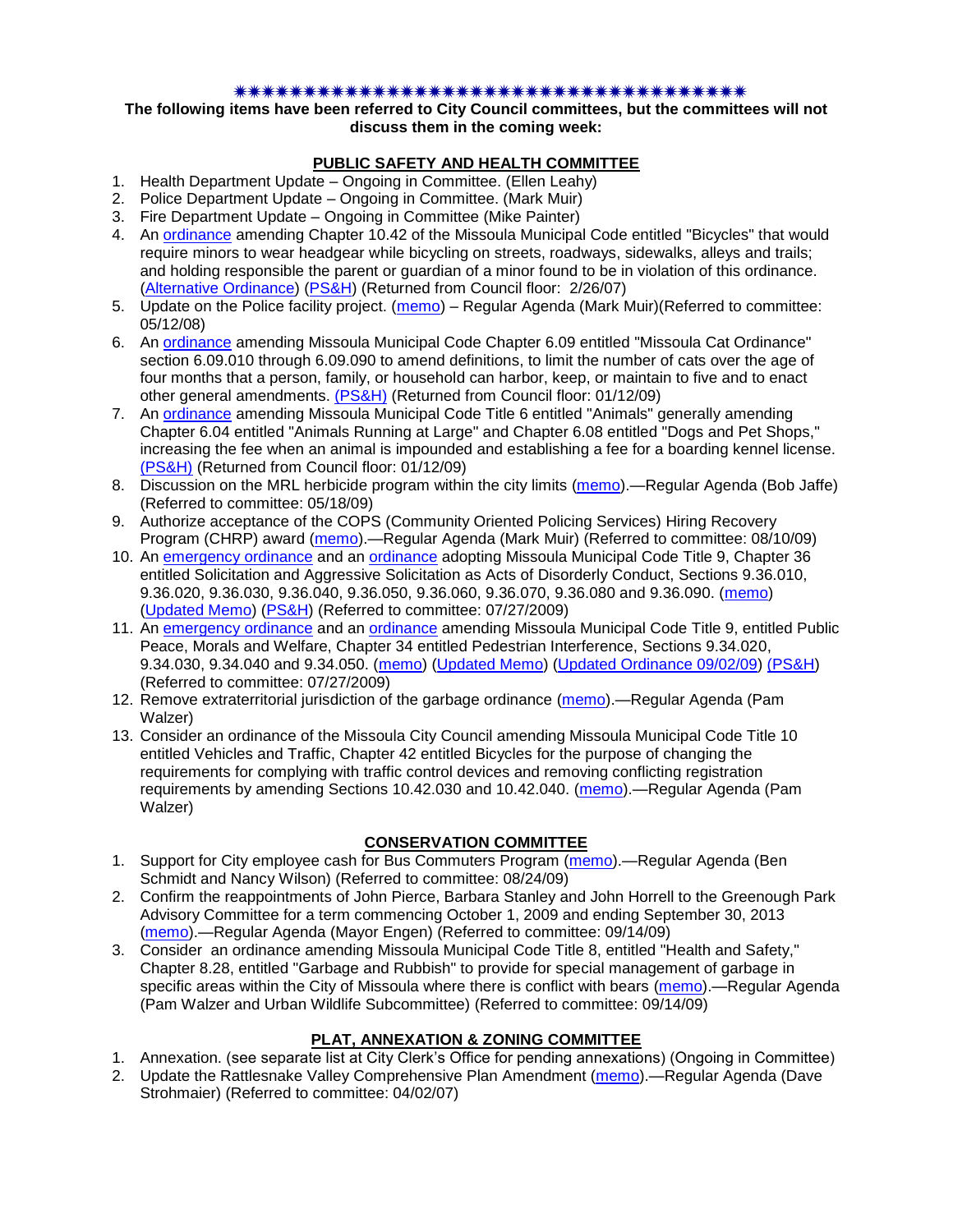- 3. Discuss council's interest in pursuing a negotiated settlement over disputed trail conditions for Clark Fork Terrace No. 2 Subdivision [\(memo\)](ftp://ftp.ci.missoula.mt.us/Packets/Council/2008/2008-02-25/Referrals/Clark_Fork_Terrace_2.pdf).—Regular Agenda (Mayor Engen/Jim Nugent) (Referred to committee: 02/25/08)
- 4. Request to rezone the property legally described as Lot 3 of Scott Street Lots Subdivision, located in Section 16, T13N, R19W, P.M.M. form D (Industrial) to I-1 (Light Industrial), based on the finding of fact and conclusions of law. (PAZ [05/21/08\)](ftp://ftp.ci.missoula.mt.us/Packets/Council/2008/2008-06-02/080521paz.pdf) (Returned from Council floor: 6/2/08)
- 5. Correct the conflict in the height calculation regulations, between written language (a building envelope shall be established by showing the maximum vertical height allowed by zoning from finished grade) and the drawing on [page 151 o](ftp://www.co.missoula.mt.us/opg2/Documents/CurrentRegulations/CityZoningTitle19/CH19.67Hillside.pdf)f the [Zoning Ordinance.](ftp://www.co.missoula.mt.us/opg2/Documents/CurrentRegulations/CityZoningTitle19/CityOrdinanceLP.htm)--Regular Agenda (Ed Childers) (Referred to committee: 3/27/06)
- 6. Ongoing discussion of City planning issues with members of the Planning Board.--Regular Agenda (Bob Jaffe) (Referred to committee: 3/20/06)
- 7. Discussion on assuring the currency of growth policy amendments [\(memo\)](ftp://ftp.ci.missoula.mt.us/Packets/Council/2008/2008-09-08/Referrals/Plan_updates.pdf)—Regular Agenda (Dave Strohmaier) (Referred to committee: 09/08/08)
- 8. Consider an interim emergency ordinance for proposed amendments to the City Zoning Ordinance, Chapter 19.90 Signs [\(memo\)](ftp://ftp.ci.missoula.mt.us/Packets/Council/2008/2008-12-15/Referrals/ElectronicSignOrdinanceMemo.pdf).—Regular Agenda (Tom Zavitz) (Referred to committee: 12/15/08)
- 9. Consolidated Public Review Draft of the Missoula City Zoning Ordinance submitted by Duncan Associates to the Missoula Consolidate Planning Board for its review and recommendation [\(memo\)](ftp://ftp.ci.missoula.mt.us/Packets/Council/2009/2009-02-09/Referrals/CodeRewritetoPBMemo.pdf).—Regular Agenda (Roger Millar) (Referred to committee: 02/09/09)
- 10. Discussion of OPG's [task list](ftp://ftp.ci.missoula.mt.us/Packets/Council/2008/2008-07-07/UITaskList.pdf) and workload [\(Urban Initiatives work plan\)](ftp://ftp.ci.missoula.mt.us/Packets/Council/2006/2006-06-12/Referrals/Urban_Init.htm).—Regular Agenda (Mike Barton) (Referred to committee: 06/12/06)
- 11. Develop policies and procedures regarding ag land mitigation [\(memo\)](http://www.ci.missoula.mt.us/DocumentView.aspx?DID=1272).—Regular Agenda (Lyn Hellegaard) (Referred to committee: 06/01/09)
- 12. Appoint one member to the Historic Preservation Commission an "At Large" position for the term commencing immediately through December 31, 2012, and appoint one member to the Eastside sector for the term commencing immediately through December 31, 2011 [\(memo\)](http://www.ci.missoula.mt.us/DocumentView.aspx?DID=2128).—Regular Agenda (Kelly Elam) (Referred to committee: 08/24/09)
- 13. [Petition 9439—](http://www.ci.missoula.mt.us/DocumentView.aspx?DID=2222)Lue and Mary Yang and Tou and Pangcha K. Lee; 1625 and 1525 Cote Lane; Lot 12 of Kona East Phase 1 Geocode #219915305120000; Lot 13 of Kona East Phase 1 Geocode #219915305130000; Petition for Annexation

# **ADMINISTRATION AND FINANCE COMMITTEE**

- 1. Approve claims. (Ongoing) (Consent Agenda)
- 2. Approve journal vouchers. (Ongoing) (Consent Agenda)
- 3. Approve budget transfers. (Ongoing) (Consent Agenda)
- 4. [Resolution](ftp://ftp.ci.missoula.mt.us/Packets/Council/2008/2008-09-22/referrals/Sewerrateresolution.pdf) revising the City's sewer use fee structure and increasing sanitary sewer rates by 5% per year for four years to support infrastructure improvements required to operate the city's sanitary sewer system. [\(A&F\)](ftp://ftp.ci.missoula.mt.us/Packets/Council/2008/2008-10-06/081001af.pdf) [\(Slideshow presentation as a webpage\)](ftp://ftp.ci.missoula.mt.us/Packets/Council/2008/2008-11-03/2008-11-03SewerUserRateIncrease_files/frame.htm) (Returned from Council floor: 11/03/08)
- 5. An ordinance amending the municipal code as it relates to bike licensing.  $(A\&F)$  (Returned from council floor: 12/15/08)
- 6. Amend City Council Rule 21(a) to clarify quorum requirements [\(memo\)](ftp://ftp.ci.missoula.mt.us/Packets/Council/2008/2008-04-28/Referrals/CouncilRule21aReferral.pdf).—Regular Agenda (Jason Wiener) (Referred to committee: 04/28/08) (*Tabled in Committee on 02/11/09*)
- 7. Implications of establishing maintenance districts. [\(memo\)](ftp://ftp.ci.missoula.mt.us/Packets/Council/2009/2009-05-11/Referrals/MaintenanceDistricts.pdf) Regular Agenda (Bob Jaffe) (Referred to committee: 05/11/09)
- 8. Review the FY 2010-14 CIP projects in committee [\(memo\)](ftp://ftp.ci.missoula.mt.us/Packets/Council/2009/2009-03-23/Referrals/RefAFCIPBudgetReviewFY2010-2014CIP.pdf).—Regular Agenda (Brentt Ramharter) (Referred to committee: 03/23/09)
- 9. Consider the establishment of Parks and Street Maintenance Districts [\(memo\)](ftp://ftp.ci.missoula.mt.us/Packets/Council/2009/2009-05-04/Referrals/MaintenanceDistricts.pdf).—Regular Agenda (Bob Jaffe) (Referred to committee: 05/04/09)
- 10. Clarify position of council member who also serves on the board of a non-profit agency that has dealings with the city. [\(memo\)](http://www.ci.missoula.mt.us/DocumentView.aspx?DID=1840) – Regular Agenda (Ed Childers) (Referred to committee: 07/20/2009)
- 11. Resolution levying annual assessments for the Business Improvement District. [\(memo\)](http://www.ci.missoula.mt.us/DocumentView.aspx?DID=2098) Regular Agenda (Marty Rehbein) (Referred to committee: 08/24/09)
- 12. Resolution supporting the placement of a historic marker near the site of the first free speech fight on the corner of Higgins Avenue and West Front Street and supporting placement of a historic monument to the event at a suitable site in Missoula [\(memo\)](http://www.ci.missoula.mt.us/DocumentView.aspx?DID=2227).—Regular Agenda (Dave Strohmaier)

# **PUBLIC WORKS COMMITTEE**

1. Consider the sizes of grease interceptors for the restaurant industry [\(memo\)](ftp://ftp.ci.missoula.mt.us/Packets/Council/2008/2008-04-21/Referrals/Industrial_waste_restaurants.pdf).—Regular Agenda (Stacy Rye and Bob Jaffe) (Referred to committee: 04/21/08)